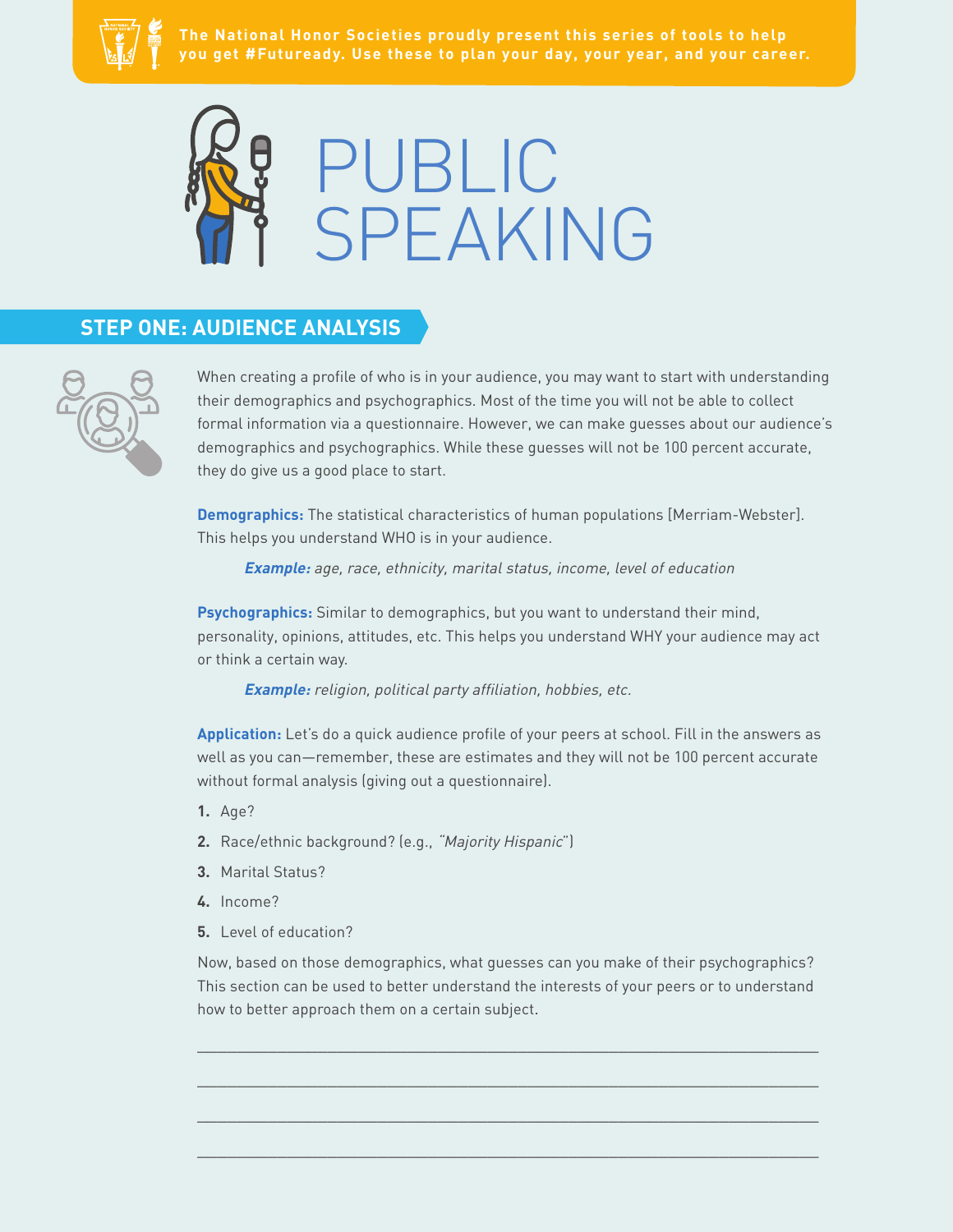# **STEP TWO: SELECTING YOUR MAIN POINTS**



Now that we have a topic and understand our audience a bit more, we can begin to choose our main points. Below is a sample topic that you will choose three main points for. Disneyland is a VERY broad topic; therefore, we need to narrow it down by choose what three things we will focus on for this speech. Be sure to keep your AUDIENCE in mind when selecting—remember, if it doesn't connect with them, you will lose their interest. If you were speaking to a group of mechanical engineers, you could spend your time talking about the technicalities of how the monorail system works and all the material used for safety. While the engineers may enjoy this, your peers, on the other hand, may think this is a perfect time for a nap!

#### **TOPIC: Disneyland**

**Main point 1:** (one sentence) "How Walt Disney came up with the idea of Disneyland"

\_\_\_\_\_\_\_\_\_\_\_\_\_\_\_\_\_\_\_\_\_\_\_\_\_\_\_\_\_\_\_\_\_\_\_\_\_\_\_\_\_\_\_\_\_\_\_\_\_\_\_\_\_\_\_\_\_\_\_\_\_\_

\_\_\_\_\_\_\_\_\_\_\_\_\_\_\_\_\_\_\_\_\_\_\_\_\_\_\_\_\_\_\_\_\_\_\_\_\_\_\_\_\_\_\_\_\_\_\_\_\_\_\_\_\_\_\_\_\_\_\_\_\_\_

\_\_\_\_\_\_\_\_\_\_\_\_\_\_\_\_\_\_\_\_\_\_\_\_\_\_\_\_\_\_\_\_\_\_\_\_\_\_\_\_\_\_\_\_\_\_\_\_\_\_\_\_\_\_\_\_\_\_\_\_\_\_

\_\_\_\_\_\_\_\_\_\_\_\_\_\_\_\_\_\_\_\_\_\_\_\_\_\_\_\_\_\_\_\_\_\_\_\_\_\_\_\_\_\_\_\_\_\_\_\_\_\_\_\_\_\_\_\_\_\_\_\_\_\_

 $\_$  , and the set of the set of the set of the set of the set of the set of the set of the set of the set of the set of the set of the set of the set of the set of the set of the set of the set of the set of the set of th

 $\_$  , and the set of the set of the set of the set of the set of the set of the set of the set of the set of the set of the set of the set of the set of the set of the set of the set of the set of the set of the set of th

 $\_$  , and the set of the set of the set of the set of the set of the set of the set of the set of the set of the set of the set of the set of the set of the set of the set of the set of the set of the set of the set of th

 $\_$  , and the set of the set of the set of the set of the set of the set of the set of the set of the set of the set of the set of the set of the set of the set of the set of the set of the set of the set of the set of th

\_\_\_\_\_\_\_\_\_\_\_\_\_\_\_\_\_\_\_\_\_\_\_\_\_\_\_\_\_\_\_\_\_\_\_\_\_\_\_\_\_\_\_\_\_\_\_\_\_\_\_\_\_\_\_\_\_\_\_\_\_\_

\_\_\_\_\_\_\_\_\_\_\_\_\_\_\_\_\_\_\_\_\_\_\_\_\_\_\_\_\_\_\_\_\_\_\_\_\_\_\_\_\_\_\_\_\_\_\_\_\_\_\_\_\_\_\_\_\_\_\_\_\_\_

\_\_\_\_\_\_\_\_\_\_\_\_\_\_\_\_\_\_\_\_\_\_\_\_\_\_\_\_\_\_\_\_\_\_\_\_\_\_\_\_\_\_\_\_\_\_\_\_\_\_\_\_\_\_\_\_\_\_\_\_\_\_

\_\_\_\_\_\_\_\_\_\_\_\_\_\_\_\_\_\_\_\_\_\_\_\_\_\_\_\_\_\_\_\_\_\_\_\_\_\_\_\_\_\_\_\_\_\_\_\_\_\_\_\_\_\_\_\_\_\_\_\_\_\_

**Main point 2:** What would go smoothly with the above main point?

**Main point 3:** What would be a good last main point to cover?

**NOTE:** Make sure your main points are all under the same theme. It would not make sense to have main points like the ones below, because they all could easily be different speeches:

**Main Point 1:** Opening Day of Disneyland

**Main Point 2:** Origin of Mikey Mouse

**Main Point 3:** The oldest ride in the park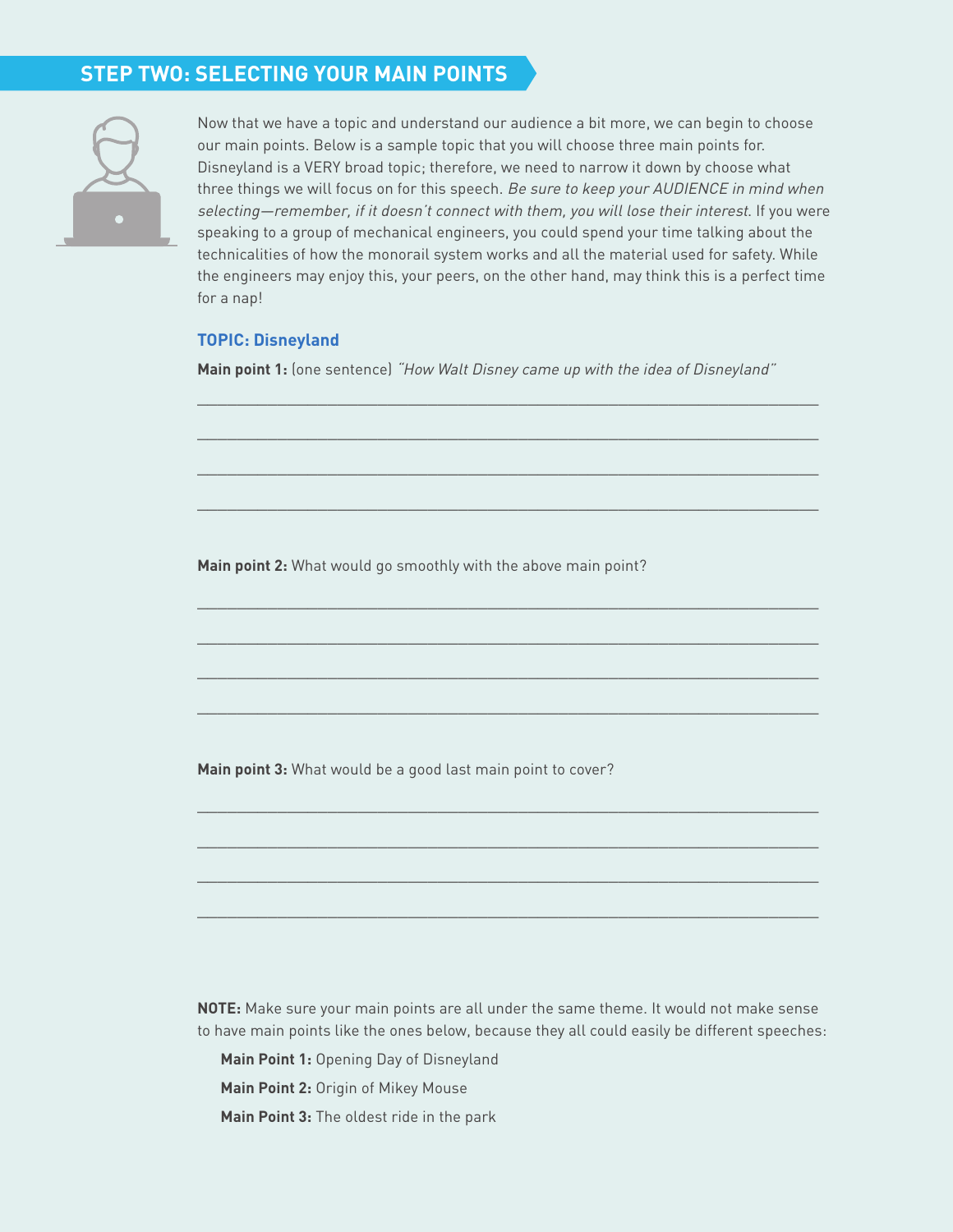# **STEP THREE: RESEARCHING YOUR TOPIC/MAIN POINTS**



Below is a simple guideline to use while you research information to support your speech. There is no limit to how many sources you can have, you just want to make sure each main point is evenly supported.

## **Source 1:**

- o **Author/Organization:**  National Geographic
- o **Date Published:**  2018
- o **How did you obtain this information? Electronically**
- o **Is the source credible, how do you know?** Yes, National Geographic has been around for many years and is well respected not only nationally, but globally as well.
- o **Which part of your speech will this be for?**  Main point 2

#### **Source 2:**

- o **Author/Organization:**
- o **Date Published:**
- o **How did you obtain this information?**
- o **Is the source credible, how do you know?**
- o **Which part of your speech will this be for?**

#### **Source 3:**

- o **Author/Organization:**
- o **Date Published:**
- o **How did you obtain this information?**
- o **Is the source credible, how do you know?**
- o **Which part of your speech will this be for?**